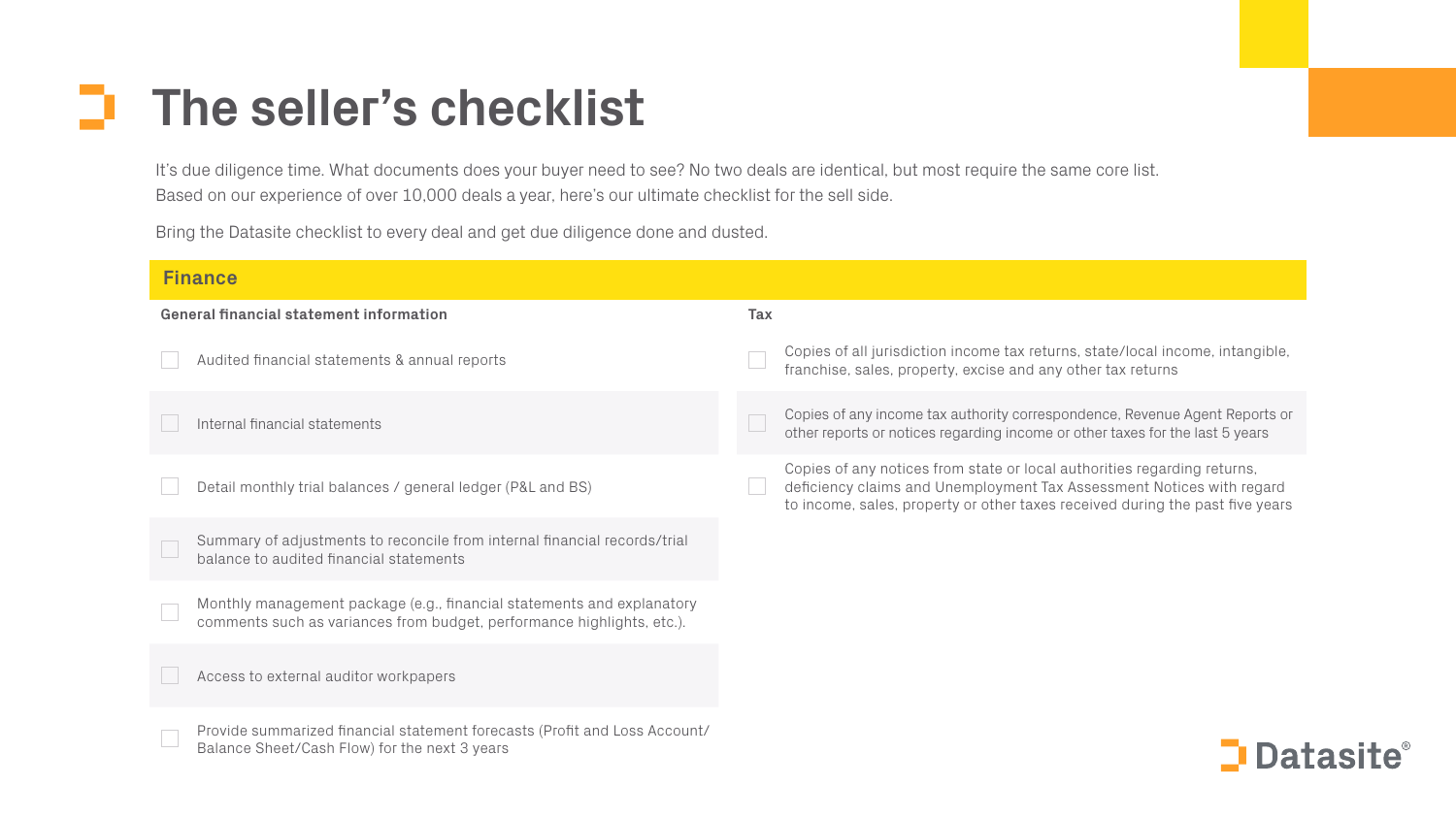#### **Finance** continued

#### **Balance sheets**



Accounts receivable aging schedule as well as reconciliations to the general ledger

Summary of credit memos, returns and other adjustments

Summary of all accounts in dispute or in process of legal collection

Analysis of allowance for bad debts, including annual roll-forward to the allowance (bad debt expense, write-offs)

Summary of all receivables from other than normal trade accounts

Summary of property, plant and equipment and accumulated depreciation broken down into category totals (i.e. land, building, equipment, etc.) as well as any PP&E additions or deletions

Accounts payable listing (aged, if available) and reconciliations to the general ledger

Schedule of other accruals and liabilities (e.g. commissions, bonus plans, utilities, marketing programs and deferred revenue) with description of their calculation methodology

#### **Legal**

#### **Corporate records for each entity**

|                            | Articles of incorporation and by-laws and/or other orga<br>document(s) of each of the Company Entities                                                     |  |
|----------------------------|------------------------------------------------------------------------------------------------------------------------------------------------------------|--|
|                            | List of all current owners of each Company Entity, inclue<br>the stock or other and equity rights held by each                                             |  |
|                            | Minutes or written consents for all meetings of the shareho<br>directors, or other managing authority and any committees<br>Entity for the last five years |  |
|                            | Chart showing legal, organizational and ownership strue<br>Also, indicate any interest that the Company holds in jo<br>corporations, LLC's, etc.           |  |
|                            | List of all officers and directors of each Company Entity                                                                                                  |  |
| <b>Material Agreements</b> |                                                                                                                                                            |  |
|                            | List of 20 largest suppliers and 20 largest customers of<br>(and associated amounts paid to such suppliers) for las                                        |  |
|                            | All agreements with distributors, buying groups, wholesale<br>who constituted more than 1% of total consolidated sales                                     |  |

year or the current year-to-date (Material Customers)

ganizational

luding a description of

holders, board of ees of each Company

Tructure of the business. joint ventures,

of products or services ast three fiscal years.

alers or other customers es for the last full fiscal

## $\Box$  Datasite $^{\circ}$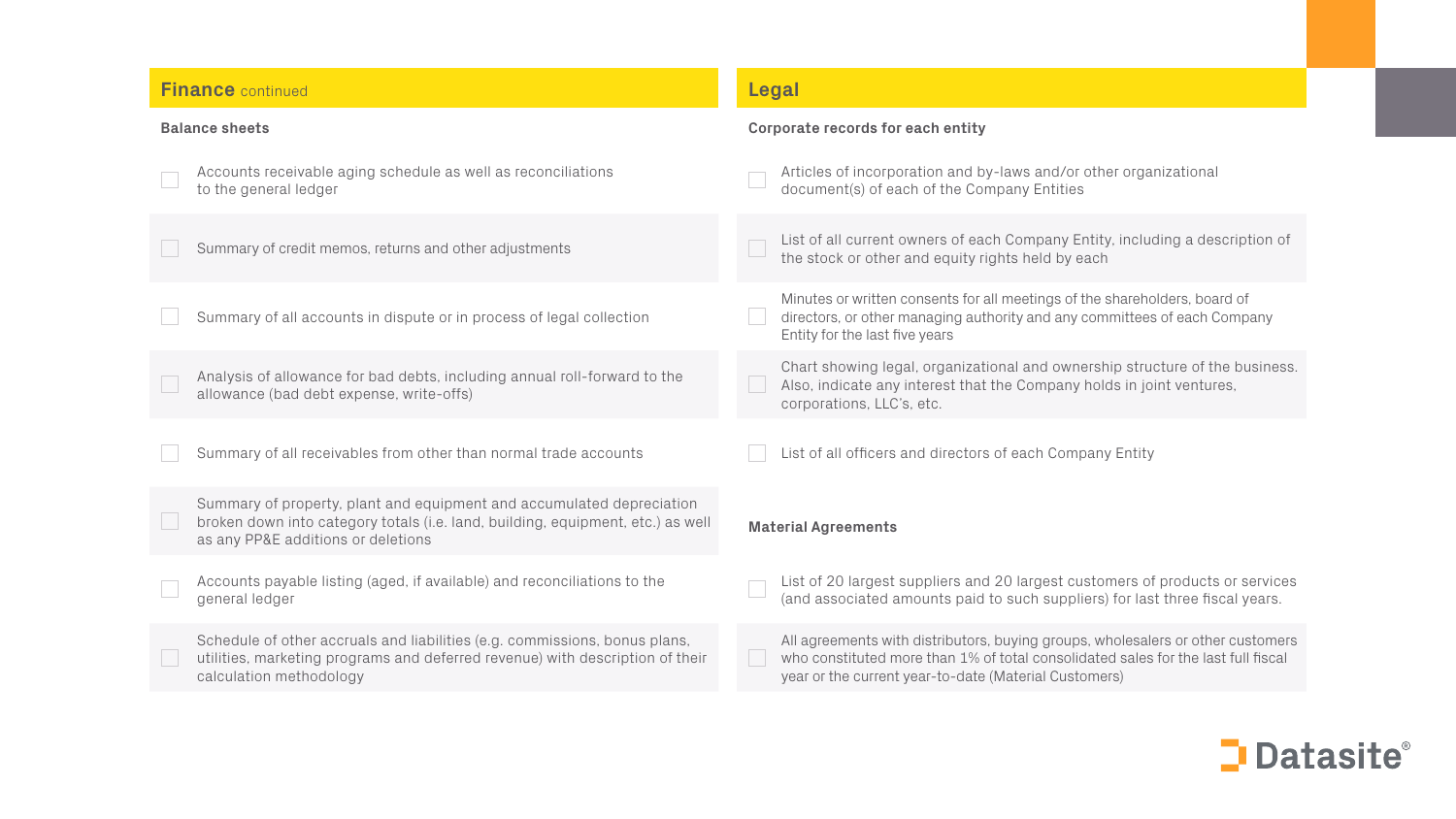#### **Legal** continued

#### **Intellectual Property**

Listing of all registered and unregistered trademarks, trade names, copyrights, software, patents and other proprietary rights (collectively, "Intellectual Property") owned by any Company Entity, identifying any registration of the Intellectual Property and the respective registrant

Agreements and other documentation of the allocation of ownership of Intellectual Property made, conceived, developed or reduced to practice in the course of operations of any Company Entity, including under supply, purchase, services, consulting, development or similar agreements

Licensing, royalty or similar agreements by which (a) Intellectual Property owned by any Company Entity is used by others, or (b) Intellectual Property of others is used by any Company Entity

#### **Litigation**

List of each pending, threatened and concluded (within the last five years) material written claim, litigation, arbitration or other proceeding or investigation relating to any Company Entity, or any of the shareholders, directors, or officers of any Company Entity, of a judicial, regulatory or administrative nature

All consent decrees, judgments, other decrees or orders, arbitration awards, settlement agreements and other agreements in the past five years to which any Company Entity is a party or beneficiary or is bound, which limit, require or prohibit any future activities

All current material governmental, regulatory and administrative permits and licenses of each Company Entity, including waste water discharge and air emission permits, and waste handling permits

#### **Information technology**

| Engineering / R&D budget vs. actuals                                                                                                                                                           |
|------------------------------------------------------------------------------------------------------------------------------------------------------------------------------------------------|
| Product development pipeline, NPI Funnel, Recently Released<br>Products, R&D Projects                                                                                                          |
| List of software licensing and entitlements as well as renewa                                                                                                                                  |
| Advise web-site hosting and e-commerce provider and provide<br>contract if applicable                                                                                                          |
| List of hardware (servers, network gear, backups, desktops, L<br>licensing and entitlements as well as renewal/expiry dates, o<br>systems, vendor models, age.                                 |
| List the critical applications to run the business on a day to o<br>Payroll/Engineering Systems, Desktops, In-House Developed<br>Also list IT people, business users, and vendors that support |
| Advise regarding current Anti-Virus protection in place                                                                                                                                        |
| List of all desktop software licenses                                                                                                                                                          |
| List of outsourcing/hosting agreement (including original im<br>partner), e.g. Verizon, Time Warner Cable, etc.                                                                                |
| Are third party audits or security testing conducted? If yes, p<br>for the current and previous year.                                                                                          |

renewal/expiry dates

ktops, LTs, etc.) dates, operating

day to day basis (ERP/ veloped Apps, etc.). support IT function.

inal implementation

If yes, provide results

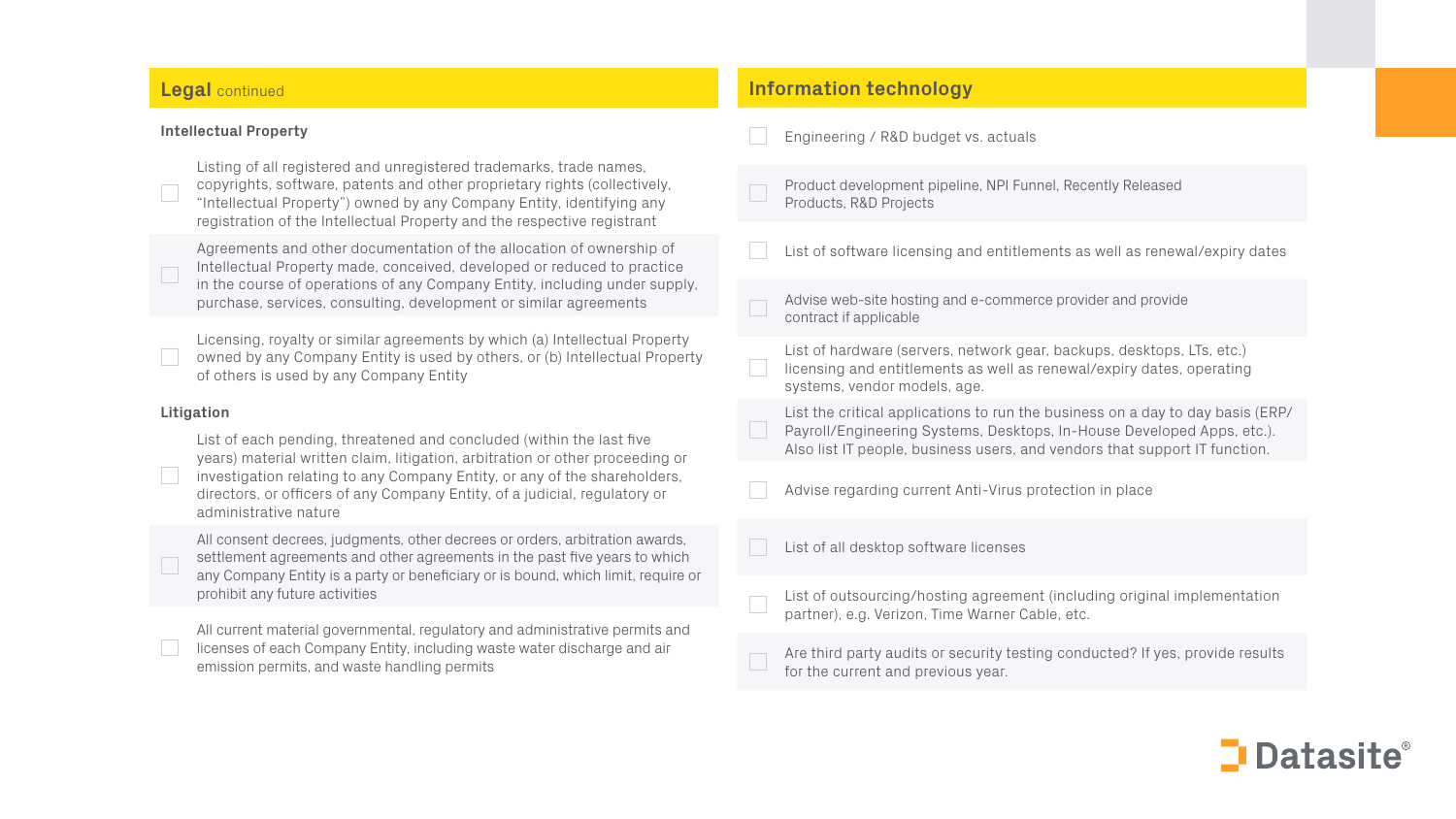#### **Human resources**

Most recent organization charts by functional area with job titles, job descriptions and employee names

Employee Census: list of all employees by department with title, annual salary, variable pay/bonus information, location, hire date, service date (as it differs from hire date), Reg/Temp status, standard hours/week scheduled, bargaining unit membership, and other cash compensation

Employee handbook(s), policy guide(s) and/or descriptions of policies regarding work hours and rest periods, pay practices with respect to illnesses, vacations, leaves of absence, holidays, personal time; policies regarding overtime compensation; flexible working arrangements; any other employment policies (hourly and salaried)

Statement of accrued employee benefits such as vacations, sick days, and sick leave (paid and unpaid)

Turnover data and rates for the past 5 years to include a list of all employees terminated from employment with the company (voluntarily or involuntarily) by location and in total, including the reasons for termination

Schedule of employees supporting the business that are not transferring with the business (e.g. Shared Services)

Schedule listing all sales persons including dollar amount of sales per person, commissions, and base compensation

List of any relatives that directly or indirectly report into a people leader